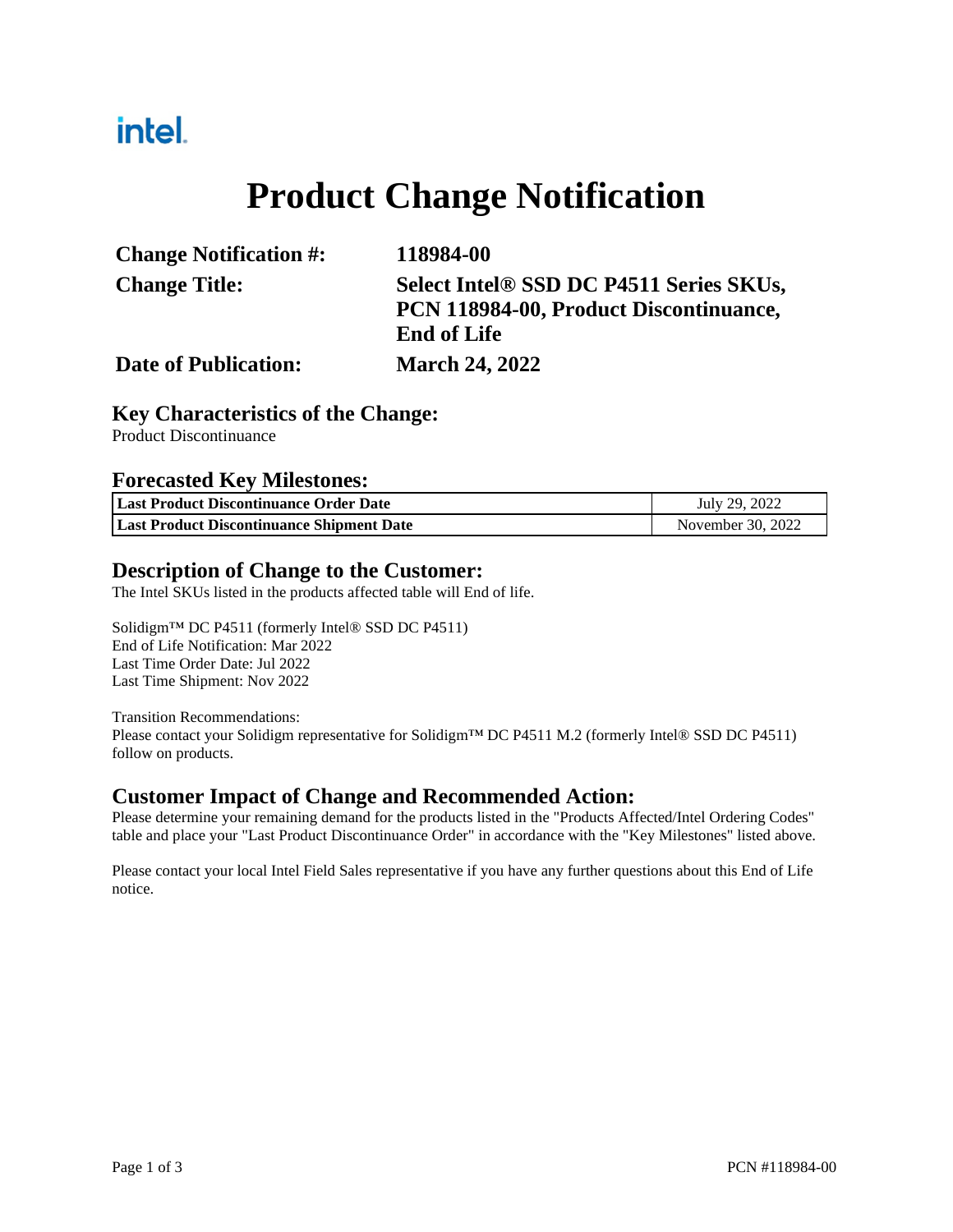### **Products Affected/Intel Ordering Codes:**

| <b>Marketing Name</b>                                                                      | <b>Product Code</b>      | Affected<br>MMH |
|--------------------------------------------------------------------------------------------|--------------------------|-----------------|
| Intel® SSD DC P4511 Series (1.0TB, M.2 110mm PCIe 3.1 x4, 3D2,<br>TLC) Generic Single Pack | SSDPELKX010T801 965843   |                 |
| Intel® SSD DC P4511 Series (2.0TB, M.2 110mm PCIe 3.1 x4, 3D2,<br>TLC) Generic Single Pack | SSDPELKX020T801   965844 |                 |

### **PCN Revision History:**

| <b>Date of Revision:</b> | <b>Revision Number:</b> | <b>Reason:</b>           |
|--------------------------|-------------------------|--------------------------|
| March 24, 2022           | 00                      | Originally Published PCN |